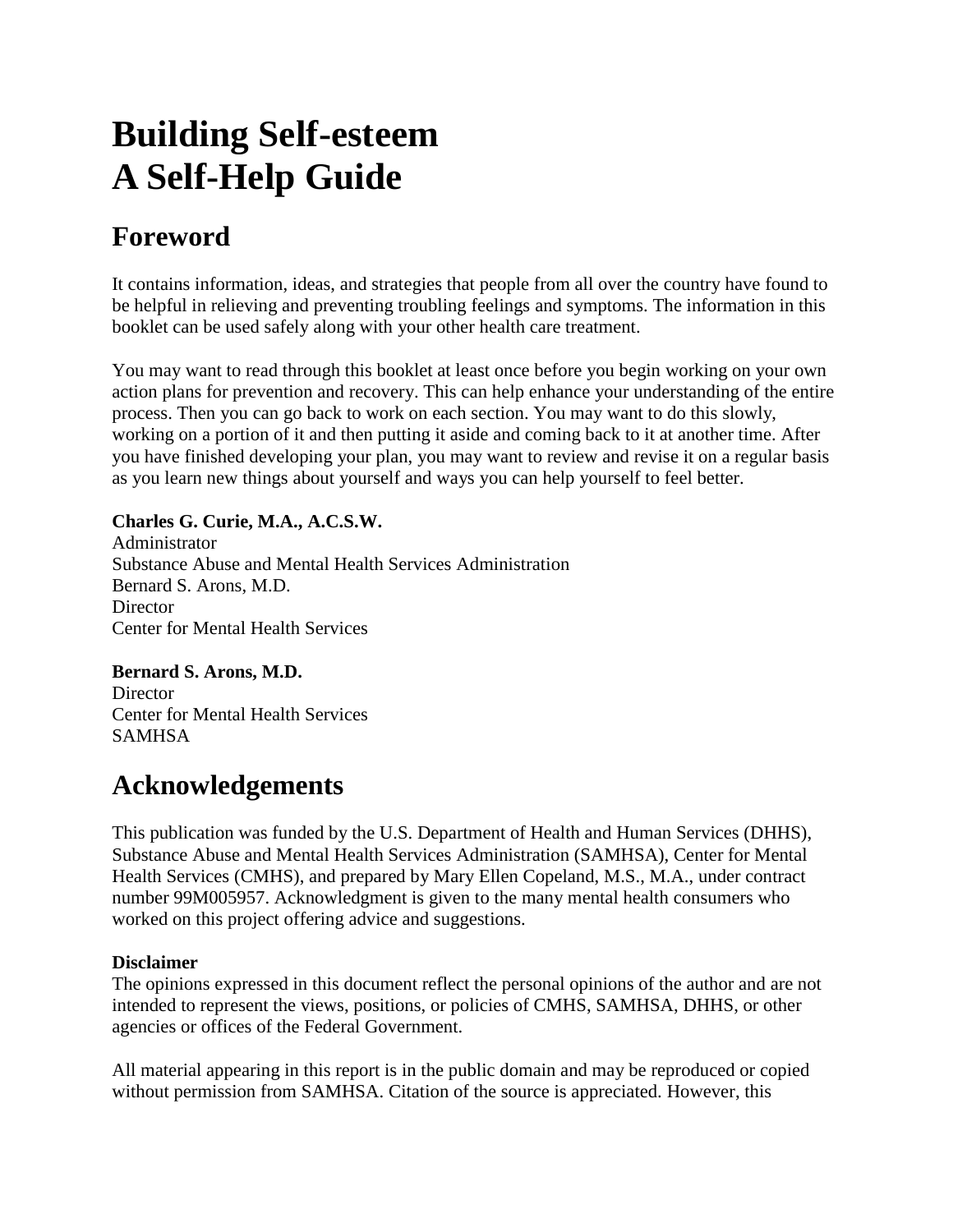publication may not be reproduced or distributed for a fee without the specific, written authorization of the Office of Communications, SAMHSA, DHHS.

For additional copies of this document, please call SAMHSA's National Mental Health Information Center at 1-800-789-2647.

#### **Originating Office**

Center for Mental Health Services Substance Abuse and Mental Health Services Administration 5600 Fishers Lane, Room 15-99 Rockville, MD 20857 SMA-3715

#### **Table of Contents**

Foreword Introduction Self-esteem, Depression and Other Illnesses Things You Can Do Right Away—Every Day—to Raise Your Self-esteem Changing Negative Thoughts About Yourself to Positive Ones Activities That Will Help You Feel Good About Yourself In Conclusion Further Resources

SMA-3715

### **Introduction**

Most people feel bad about themselves from time to time. Feelings of low self-esteem may be triggered by being treated poorly by someone else recently or in the past, or by a person's own judgments of him or herself. This is normal. However, low self-esteem is a constant companion for too many people, especially those who experience depression, anxiety, phobias, psychosis, delusional thinking, or who have an illness or a disability. If you are one of these people, you may go through life feeling bad about yourself needlessly. Low self-esteem keeps you from enjoying life, doing the things you want to do, and working toward personal goals.

You have a right to feel good about yourself. However, it can be very difficult to feel good about yourself when you are under the stress of having symptoms that are hard to manage, when you are dealing with a disability, when you are having a difficult time, or when others are treating you badly. At these times, it is easy to be drawn into a downward spiral of lower and lower selfesteem. For instance, you may begin feeling bad about yourself when someone insults you, you are under a lot of pressure at work, or you are having a difficult time getting along with someone in your family. Then you begin to give yourself negative self-talk, like "I'm no good." That may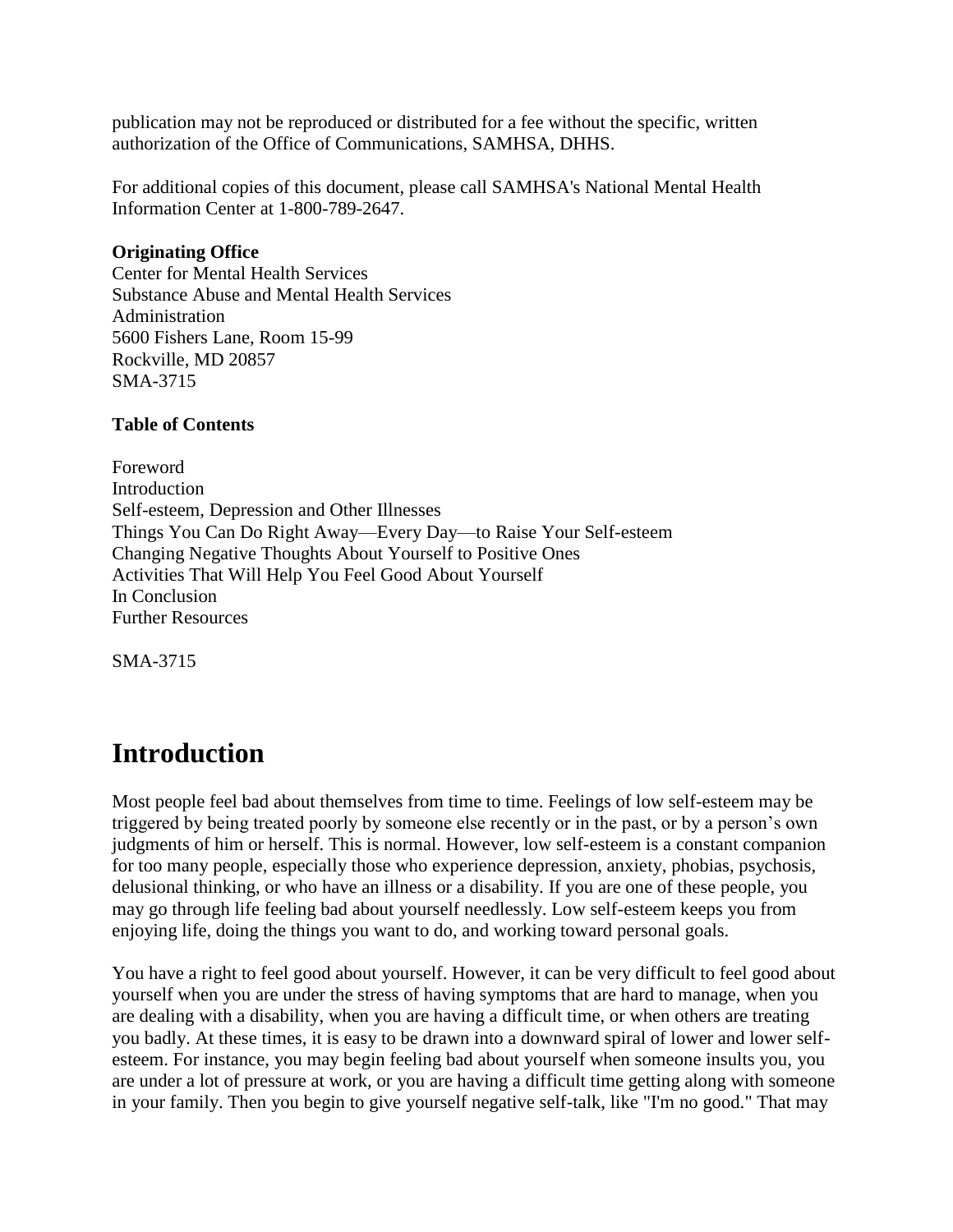make you feel so bad about yourself that you do something to hurt yourself or someone else, such as getting drunk or yelling at your children. By using the ideas and activities in this booklet, you can avoid doing things that make you feel even worse and do those things that will make you feel better about yourself.

This booklet will give you ideas on things you can do to feel better about yourself–to raise your self-esteem. The ideas have come from people like yourself, people who realize they have low self-esteem and are working to improve it.

As you begin to use the methods in this booklet and other methods that you may think of to improve your self-esteem, you may notice that you have some feelings of resistance to positive feelings about yourself. This is normal. Don't let these feelings stop you from feeling good about yourself. They will diminish as you feel better and better about yourself. To help relieve these feelings, let your friends know what you are going through. Have a good cry if you can. Do things to relax, such as meditating or taking a nice warm bath.

As you read this booklet and work on the exercises, keep the following statement in mind —

*"I am a very special, unique, and valuable person. I deserve to feel good about myself."*

### **Self-esteem, Depression and Other Illnesses**

Before you begin to consider strategies and activities to help raise your self-esteem, it is important to remember that low self-esteem may be due to depression. Low self-esteem is a symptom of depression. To make things even more complicated, the depression may be a symptom of some other illness.

Have you felt sad consistently for several weeks but don't know why you are feeling so sad, i.e. nothing terribly bad has happened, or maybe something bad has happened but you haven't been able to get rid of the feelings of sadness? Is this accompanied by other changes, like wanting to eat all the time or having no appetite, wanting to sleep all the time or waking up very early and not being able to get back to sleep?

If you answered yes to either question, there are two things you need to do —

- see your doctor for a physical examination to determine the cause of your depression and to discuss treatment choices
- do some things that will help you to feel better right away like eating well, getting plenty of exercise and outdoor light, spending time with good friends, and doing fun things like going to a movie, painting a picture, playing a musical instrument, or reading a good book.

### **Things You Can Do Right Away—Every Day—to Raise Your Self-esteem**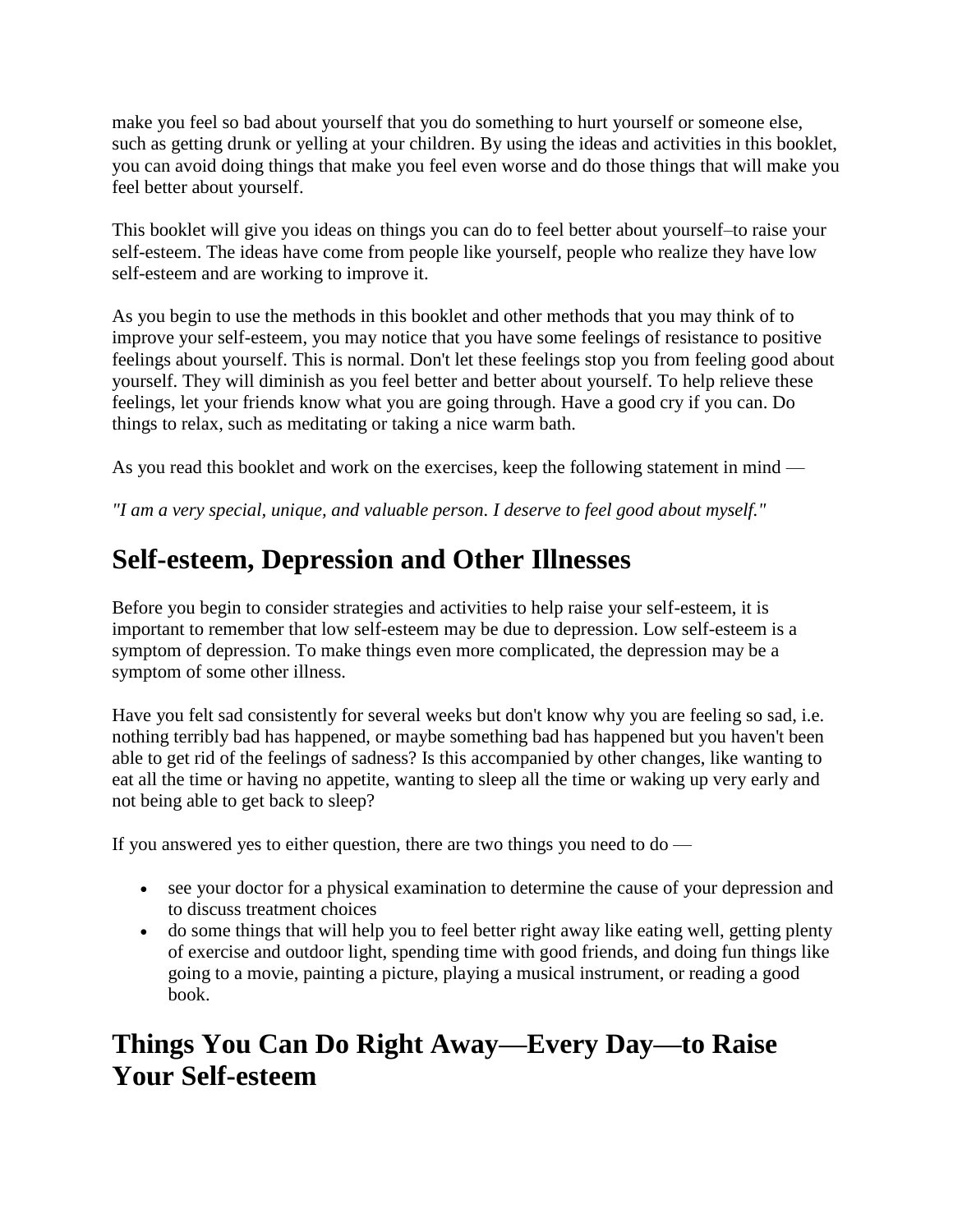**Pay attention to your own needs and wants.** Listen to what your body, your mind, and your heart are telling you. For instance, if your body is telling you that you have been sitting down too long, stand up and stretch. If your heart is longing to spend more time with a special friend, do it. If your mind is telling you to clean up your basement, listen to your favorite music, or stop thinking bad thoughts about yourself, take those thoughts seriously.

**Take very good care of yourself.** As you were growing up you may not have learned how to take good care of yourself. In fact, much of your attention may have been on taking care of others, on just getting by, or on "behaving well." Begin today to take good care of yourself. Treat yourself as a wonderful parent would treat a small child or as one very best friend might treat another. If you work at taking good care of yourself, you will find that you feel better about yourself. Here are some ways to take good care of yourself—

 Eat healthy foods and avoid junk foods (foods containing a lot of sugar, salt, or fat). A healthy daily diet is usually:

five or six servings of vegetables and fruit six servings of whole grain foods like bread, pasta, cereal, and rice two servings of protein foods like beef, chicken, fish, cheese, cottage cheese, or yogurt

- Exercise. Moving your body helps you to feel better and improves your self-esteem. Arrange a time every day or as often as possible when you can get some exercise, preferably outdoors. You can do many different things. Taking a walk is the most common. You could run, ride a bicycle, play a sport, climb up and down stairs several times, put on a tape, or play the radio and dance to the music–anything that feels good to you. If you have a health problem that may restrict your ability to exercise, check with your doctor before beginning or changing your exercise habits.
	- o Do personal hygiene tasks that make you feel better about yourself–things like taking a regular shower or bath, washing and styling your hair, trimming your nails, brushing and flossing your teeth.
	- o Have a physical examination every year to make sure you are in good health.
	- o Plan fun activities for yourself. Learn new things every day.
- **Take time to do things you enjoy.** You may be so busy, or feel so badly about yourself, that you spend little or no time doing things you enjoy--things like playing a musical instrument, doing a craft project, flying a kite, or going fishing. Make a list of things you enjoy doing. Then do something from that list every day. Add to the list anything new that you discover you enjoy doing.
- **Get something done that you have been putting off.** Clean out that drawer. Wash that window. Write that letter. Pay that bill.
- **Do things that make use of your own special talents and abilities.** For instance, if you are good with your hands, then make things for yourself, family, and friends. If you like animals, consider having a pet or at least playing with friends' pets.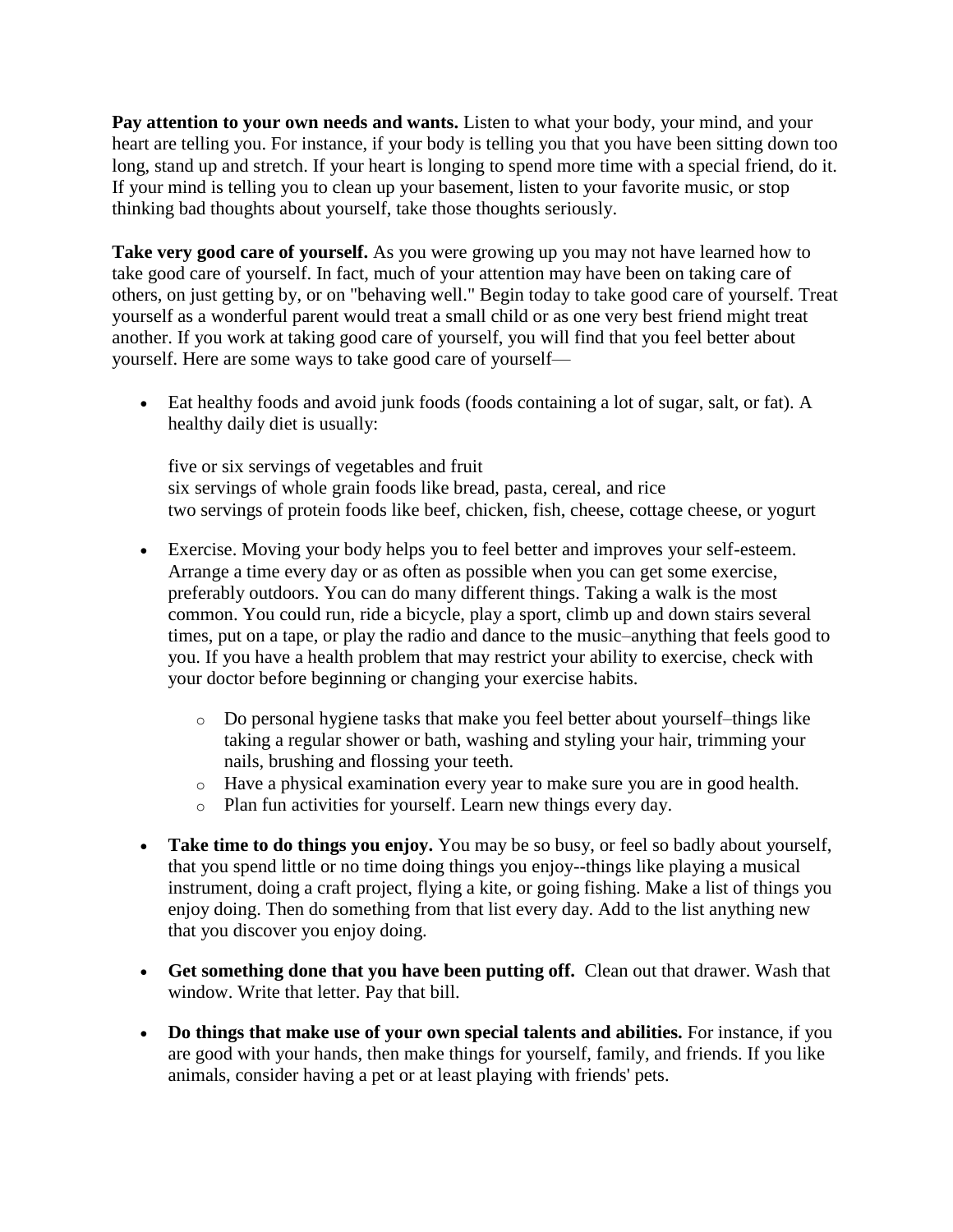- **Dress in clothes that make you feel good about yourself**. If you have little money to spend on new clothes, check out thrift stores in your area.
- **Give yourself rewards**—you are a great person. Listen to a CD or tape.
- **Spend time with people** who make you feel good about yoursel—people who treat you well. Avoid people who treat you badly.
- **Make your living space a place that honors the person you are.** Whether you live in a single room, a small apartment, or a large home, make that space comfortable and attractive for you. If you share your living space with others, have some space that is just for you--a place where you can keep your things and know that they will not be disturbed and that you can decorate any way you choose.
- **Display items that you find attractive** or that remind you of your achievements or of special times or people in your life. If cost is a factor, use your creativity to think of inexpensive or free ways that you can add to the comfort and enjoyment of your space.
- **Make your meals a special time.** Turn off the television, radio, and stereo. Set the table, even if you are eating alone. Light a candle or put some flowers or an attractive object in the center of the table. Arrange your food in an attractive way on your plate. If you eat with others, encourage discussion of pleasant topics. Avoid discussing difficult issues at meals.
- Take advantage of opportunities to **learn something new or improve your skills.** Take a class or go to a seminar. Many adult education programs are free or very inexpensive. For those that are more costly, ask about a possible scholarship or fee reduction.
- **Begin doing those things that you know will make you feel better about yourself** like going on a diet, beginning an exercise program or keeping your living space clean.
- **Do something nice for another person.** Smile at someone who looks sad. Say a few kind words to the check-out cashier. Help your spouse with an unpleasant chore. Take a meal to a friend who is sick. Send a card to an acquaintance. Volunteer for a worthy organization.
- **Make it a point to treat yourself well every day.** Before you go to bed each night, write about how you treated yourself well during the day.

You may be doing some of these things now. There will be others you need to work on. You will find that you will continue to learn new and better ways to take care of yourself. As you incorporate these changes into your life, your self-esteem will continue to improve.

### **Changing Negative Thoughts About Yourself to Positive Ones**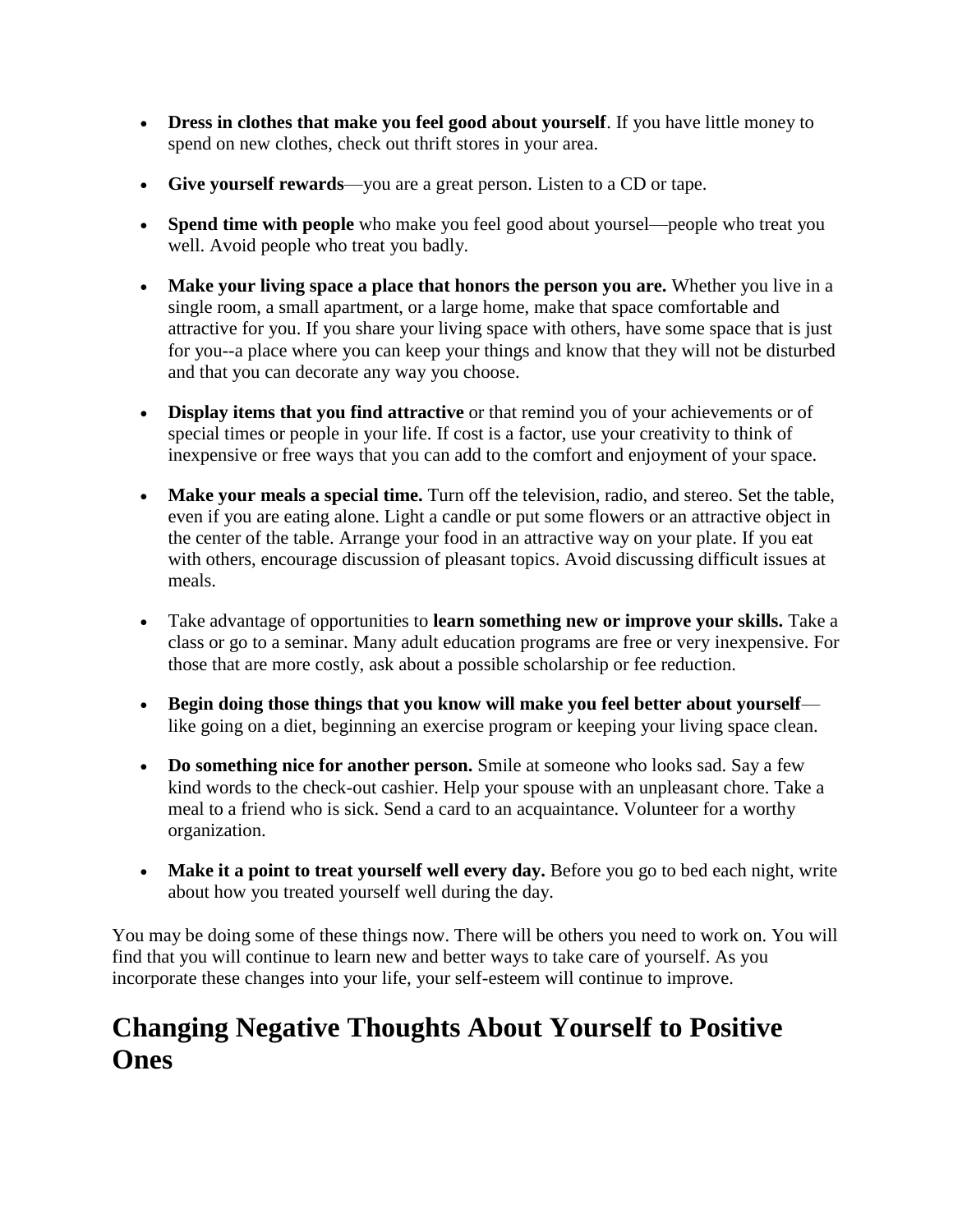You may be giving yourself negative messages about yourself. Many people do. These are messages that you learned when you were young. You learned from many different sources including other children, your teachers, family members, caregivers, even from the media, and from prejudice and stigma in our society.

Once you have learned them, you may have repeated these negative messages over and over to yourself, especially when you were not feeling well or when you were having a hard time. You may have come to believe them. You may have even worsened the problem by making up some negative messages or thoughts of your own. These negative thoughts or messages make you feel bad about yourself and lower your self-esteem.

Some examples of common negative messages that people repeat over and over to themselves include: "I am a jerk," "I am a loser," "I never do anything right," "No one would ever like me," I am a klutz." Most people believe these messages, no matter how untrue or unreal they are. They come up immediately in the right circumstance, for instance if you get a wrong answer you think "I am so stupid." They may include words like *should, ought, or must.* The messages tend to imagine the worst in everything, especially you, and they are hard to turn off or unlearn.

You may think these thoughts or give yourself these negative messages so often that you are hardly aware of them. Pay attention to them. Carry a small pad with you as you go about your daily routine for several days and jot down negative thoughts about yourself whenever you notice them. Some people say they notice more negative thinking when they are tired, sick, or dealing with a lot of stress. As you become aware of your negative thoughts, you may notice more and more of them.

It helps to take a closer look at your negative thought patterns to check out whether or not they are true. You may want a close friend or counselor to help you with this. When you are in a good mood and when you have a positive attitude about yourself, ask yourself the following questions about each negative thought you have noticed:

- Is this message really true?
- Would a person say this to another person? If not, why am I saying it to myself?
- What do I get out of thinking this thought? If it makes me feel badly about myself, why not stop thinking it?

You could also ask someone else—someone who likes you and who you trust—if you should believe this thought about yourself. Often, just looking at a thought or situation in a new light helps.

The next step in this process is to develop positive statements you can say to yourself to replace these negative thoughts whenever you notice yourself thinking them. You can't think two thoughts at the same time. When you are thinking a positive thought about yourself, you can't be thinking a negative one. In developing these thoughts, use positive words like *happy, peaceful, loving, enthusiastic, warm.*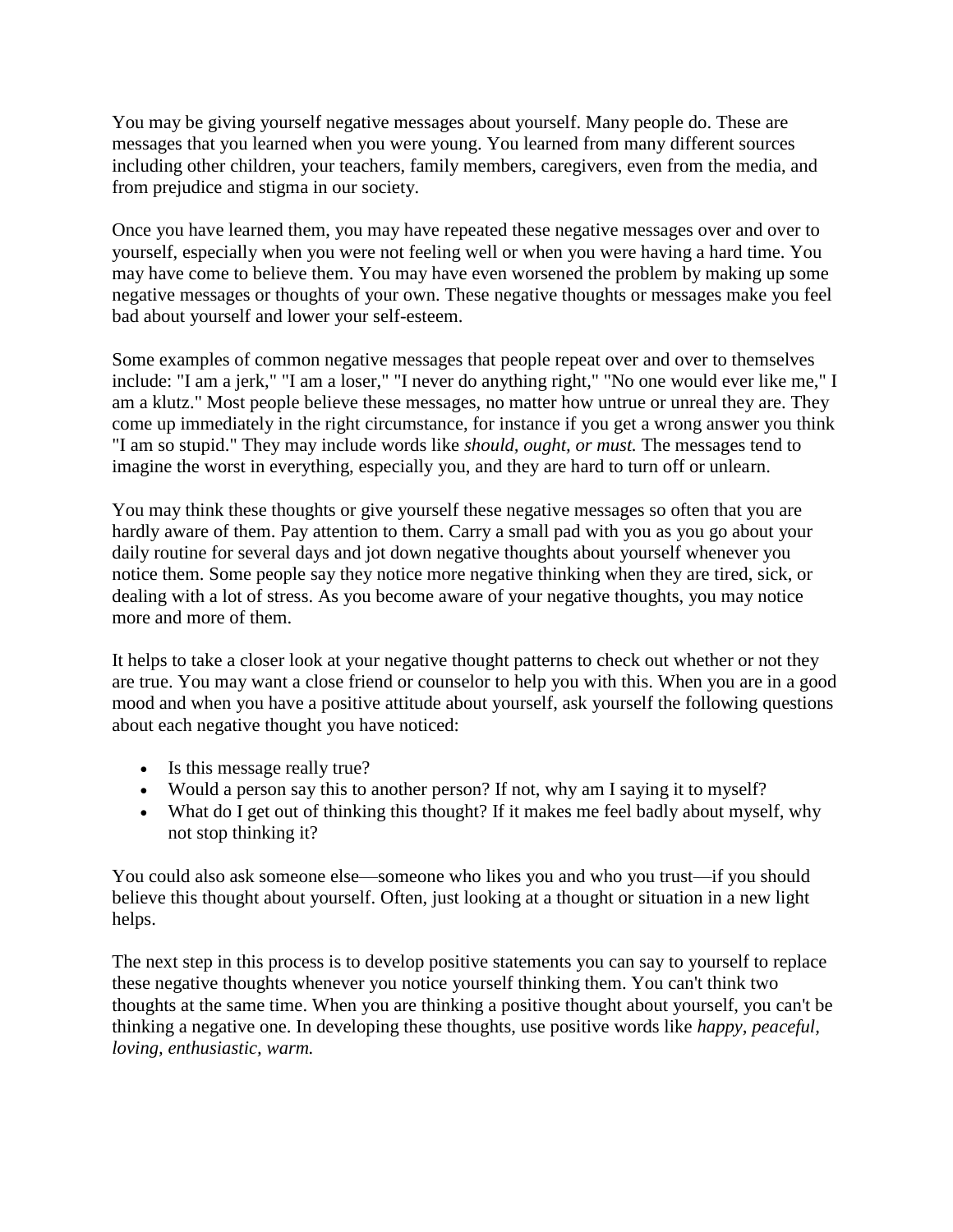Avoid using negative words such as *worried, frightened, upset, tired, bored, not, never, can't*. Don't make a statement like "*I am not going to worry any more.*" Instead say "*I focus on the positive*" or whatever feels right to you. Substitute "*it would be nice if*" for "*should*." Always use the present tense, e.g., "*I am healthy, I am well, I am happy, I have a good job*," as if the condition already exists. Use *I, me, or your own name*.

You can do this by folding a piece of paper in half the long way to make two columns. In one column write your negative thought and in the other column write a positive thought that contradicts the negative thought as shown on the next page.

You can work on changing your negative thoughts to positive ones by —

- Replacing the negative thought with the positive one every time you realize you are thinking the negative thought.
- repeating your positive thought over and over to yourself, out loud whenever you get a chance and even sharing them with another person if possible.
- writing them over and over.
- making signs that say the positive thought, hanging them in places where you would see them often-like on your refrigerator door or on the mirror in your bathroom-and repeating the thought to yourself several times when you see it.

| <b>Negative Thought</b>                | <b>Positive Thought</b>            |
|----------------------------------------|------------------------------------|
| I am not worth anything.               | I am a valuable person.            |
| I have never accomplished<br>anything. | I have accomplished many things.   |
| I always make mistakes.                | I do many things well.             |
| I am a jerk.                           | I am a great person.               |
| I don't deserve a good life.           | I deserve to be happy and healthy. |
| I am stupid.                           | I am smart.                        |

It helps to reinforce the positive thought if you repeat if over and over to yourself when you are deeply relaxed, like when you are doing a deep-breathing or relaxation exercise, or when you are just falling asleep or waking up.

Changing the negative thoughts you have about yourself to positive ones takes time and persistence. If you use the following techniques consistently for four to six weeks, you will notice that you don't think these negative thoughts about yourself as much. If they recur at some other time, you can repeat these activities. Don't give up. You deserve to think good thoughts about yourself.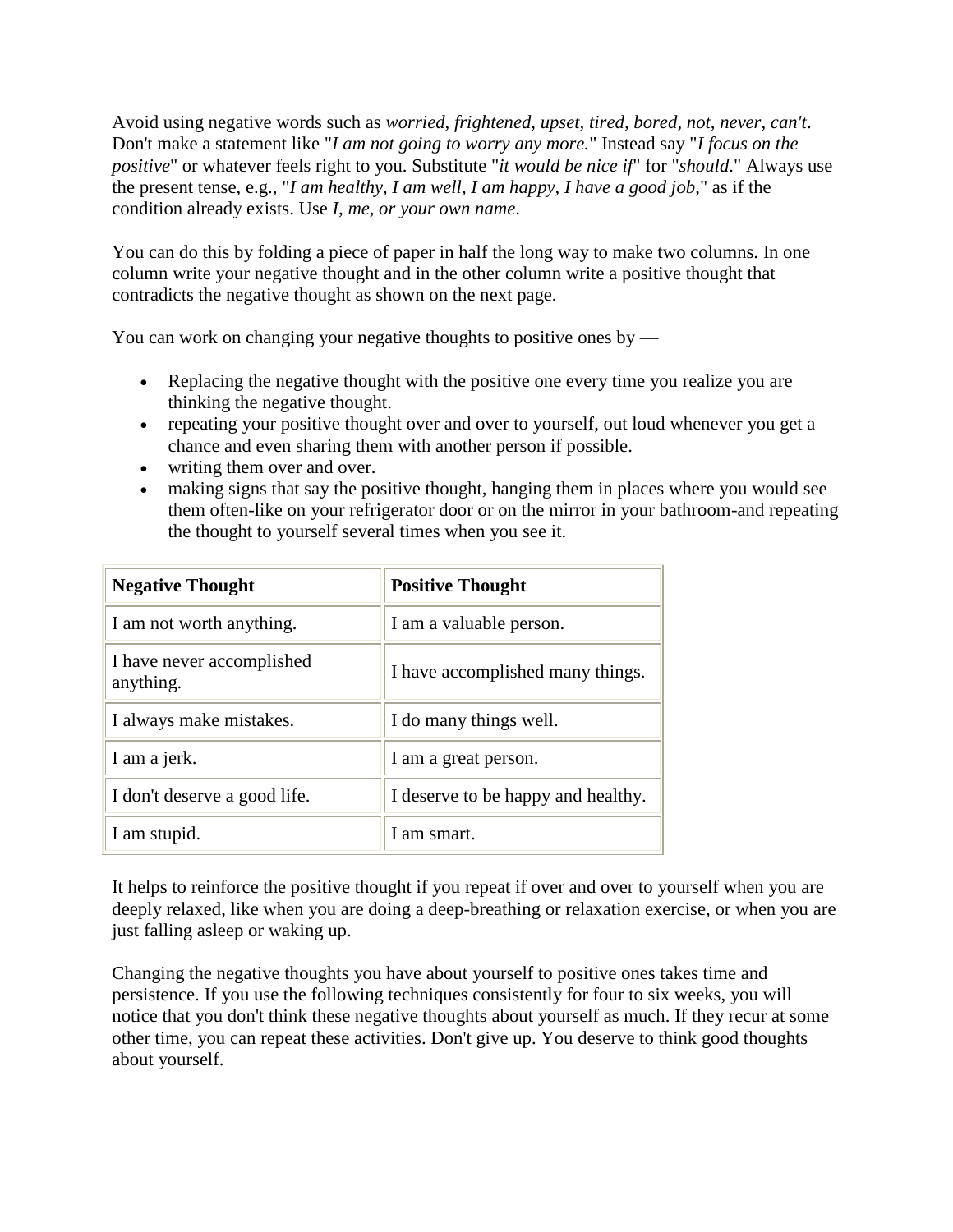### **Activities That Will Help You Feel Good About Yourself**

Any of the following activities will help you feel better about yourself and reinforce your selfesteem over the long term. Read through them. Do those that seem most comfortable to you. You may want to do some of the other activities at another time. You may find it helpful to repeat some of these activities again and again.

#### **Make affirming lists**

Making lists, rereading them often, and rewriting them from time to time will help you to feel better about yourself. If you have a journal, you can write your lists there. If you don't, any piece of paper will do.

#### **Make a list of** —

- at least five of your strengths, for example, persistence, courage, friendliness, creativity
- at least five things you admire about yourself, for example the way you have raised your children, your good relationship with your brother, or your spirituality
- the five greatest achievements in your life so far, like recovering from a serious illness, graduating from high school, or learning to use a computer
- at least 20 accomplishments-they can be as simple as learning to tie your shoes, to getting an advanced college degree
- 10 ways you can "treat" or reward yourself that don't include food and that don't cost anything, such as walking in woods, window-shopping, watching children playing on a playground, gazing at a baby's face or at a beautiful flower, or chatting with a friend
- 10 things you can do to make yourself laugh
- 10 things you could do to help someone else
- 10 things that you do that make you feel good about yourself

#### **Reinforcing a positive self image**

To do this exercise you will need a piece of paper, a pencil or pen, and a timer or clock. Any kind of paper will do, but if you have paper and pen you really like, that will be even better.

Set a timer for 10 minutes or note the time on your watch or a clock. Write your name across the top of the paper. Then write everything positive and good you can think of about yourself. Include special attributes, talents, and achievements. You can use single words or sentences, whichever you prefer. You can write the same things over and over if you want to emphasize them. Don't worry about spelling or grammar. Your ideas don't have to be organized. Write down whatever comes to mind. You are the only one who will see this paper. Avoid making any negative statements or using any negative words—only positive ones. When the 10 minutes are up, read the paper over to yourself. You may feel sad when you read it over because it is a new, different, and positive way of thinking about yourself–a way that contradicts some of the negative thoughts you may have had about yourself. Those feelings will diminish as your reread this paper. Read the paper over again several times. Put it in a convenient place–your pocket, purse, wallet, or the table beside your bed. Read it over to yourself at least several times a day to keep reminding yourself of how great you are! Find a private space and read it aloud. If you can, read it to a good friend or family member who is supportive.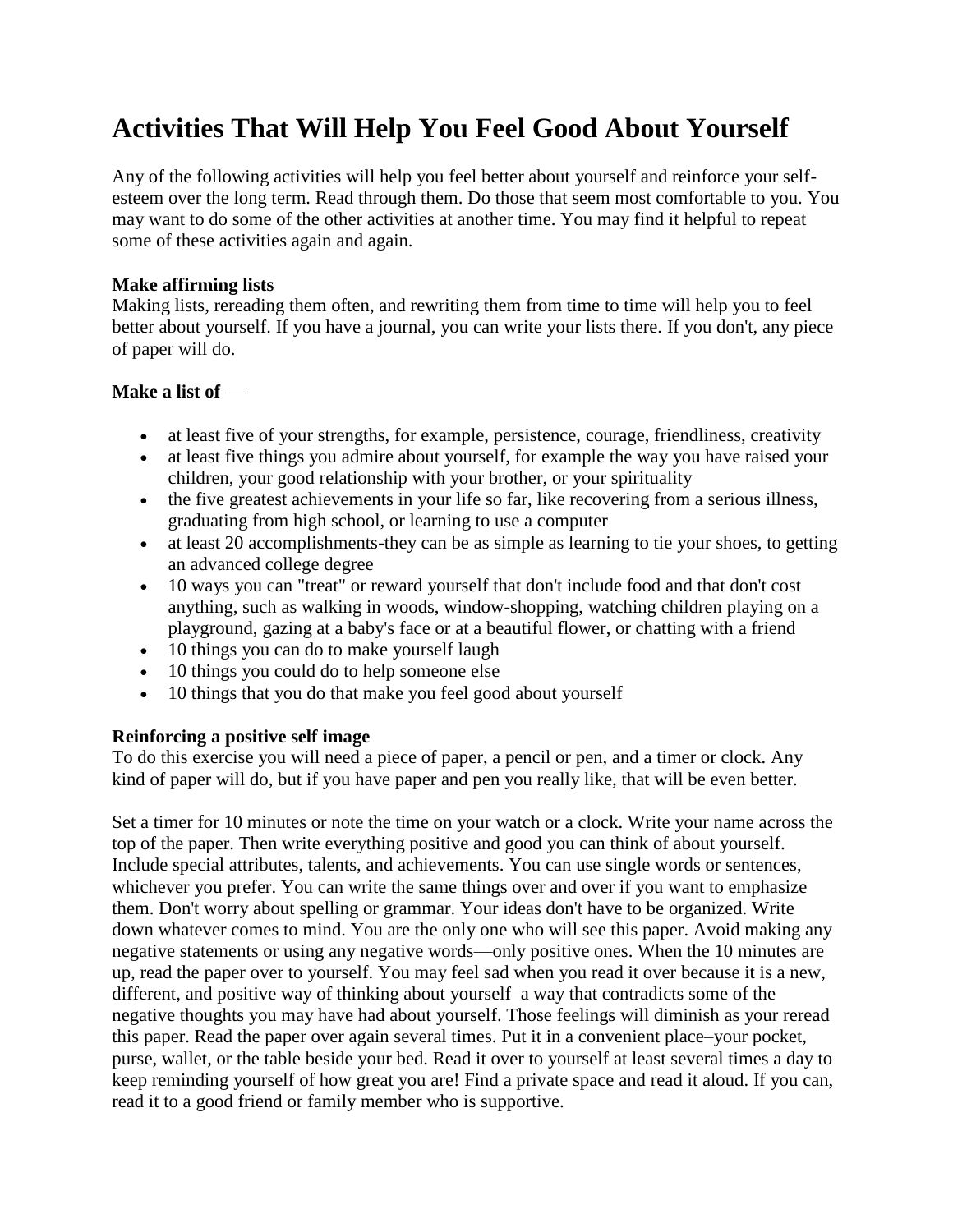#### **Developing Positive Affirmations**

Affirmations are positive statements that you can make about yourself that make you feel better about yourself. They describe ways you would like to feel about yourself all the time. They may not, however, describe how you feel about yourself right now. The following examples of affirmations will help you in making your own list of affirmations —

- I feel good about myself
- I take good care of myself. I eat right, get plenty of exercise, do things I enjoy, get good health care, and attend to my personal hygiene needs
- I spend my time with people who are nice to me and make me feel good about myself
- I am a good person
- I deserve to be alive
- Many people like me

Make a list of your own affirmations. Keep this list in a handy place, like your pocket or purse. You may want to make copies of your list so you can have them in several different places of easy access. Read the affirmations over and over to yourself—aloud whenever you can. Share them with others when you feel like it. Write them down from time to time. As you do this, the affirmations tend to gradually become true for you.

You gradually come to feel better and better about yourself.

#### **Your personal "celebratory scrapbook" and place to honor yourself.**

Develop a scrapbook that celebrates you and the wonderful person you are. Include pictures of yourself at different ages, writings you enjoy, mementos of things you have done and places you have been, cards you have received, etc. Or set up a place in your home that celebrates "you." It could be on a bureau, shelf, or table. Decorate the space with objects that remind you of the special person you are. If you don't have a private space that you can leave set up, put the objects in a special bag, box, or your purse and set them up in the space whenever you do this work. Take them out and look at them whenever you need to bolster your self-esteem.

#### **Appreciation exercise.**

At the top of a sheet of paper write "I like \_\_\_\_\_\_ (your name) because:" Have friends, acquaintances, family members, etc., write an appreciative statement about you on it. When you read it, don't deny it OR don't argue with what has been written, just accept it! Read this paper over and over. Keep it in a place where you will see it often.

#### **Self-esteem calendar.**

Get a calendar with large blank spaces for each day. Schedule into each day some small thing you would enjoy doing, such as "go into a flower shop and smell the flowers," "call my sister," "draw a sketch of my cat," "buy a new CD," "tell my daughter I love her," "bake brownies," "lie in the sun for 20 minutes," "wear my favorite scent," etc. Now make a commitment to check your "enjoy life" calendar every day and do whatever you have scheduled for yourself.

#### **Mutual complimenting exercise.**

Get together for 10 minutes with a person you like and trust. Set a timer for five minutes or note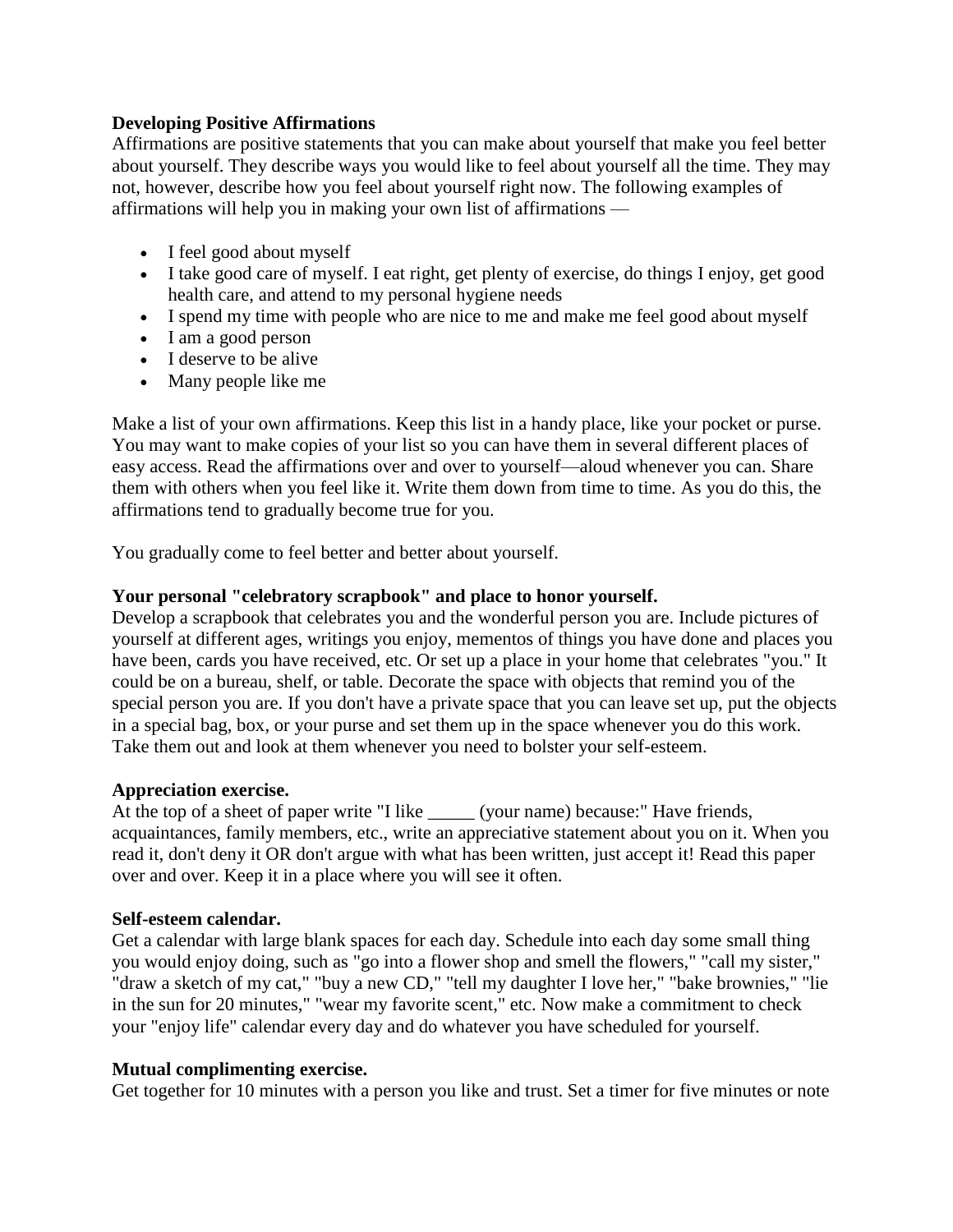the time on a watch or clock. One of you begins by complimenting the other person—saying everything positive about the other person—for the first five minutes. Then the other person does the same thing to that person for the next five minutes. Notice how you feel about yourself before and after this exercise. Repeat it often.

#### **Self-esteem resources.**

Go to your library. Look up books on self-esteem. Read one or several of them. Try some of the suggested activities.

### **In Conclusion**

This booklet is just the beginning of the journey. As you work on building your self-esteem you will notice that you feel better more and more often, that you are enjoying your life more than you did before, and that you are doing more of the things you have always wanted to do.

### **Further Resources**

**Substance Abuse and Mental Health Services Administration (SAMHSA)**

Center for Mental Health Services Web site: [www.samhsa.gov](http://mentalhealth.samhsa.gov/_scripts/redirect.asp?ID=15)

#### **SAMHSA's National Mental Health Information Center**

P.O. Box 42557 Washington, D.C. 20015 1 (800) 789-2647 (voice) Web site: [mentalhealth.samhsa.gov](http://mentalhealth.samhsa.gov/)

#### **Consumer Organization and Networking Technical Assistance Center**

(CONTAC) P.O. Box 11000 Charleston, WV 25339 1 (888) 825-TECH (8324) (304) 346-9992 (fax) Web site: [www.contac.org](http://mentalhealth.samhsa.gov/_scripts/redirect.asp?ID=813)

#### **Depression and Bipolar Support Alliance (DBSA)**

(formerly the National Depressive and Manic-Depressive Association) 730 N. Franklin Street, Suite 501 Chicago, IL 60610-3526 (800) 826-3632 Web site: [www.dbsalliance.org](http://mentalhealth.samhsa.gov/_scripts/redirect.asp?ID=182)

#### **National Alliance for the Mentally Ill (NAMI)**

(Special Support Center) Colonial Place Three